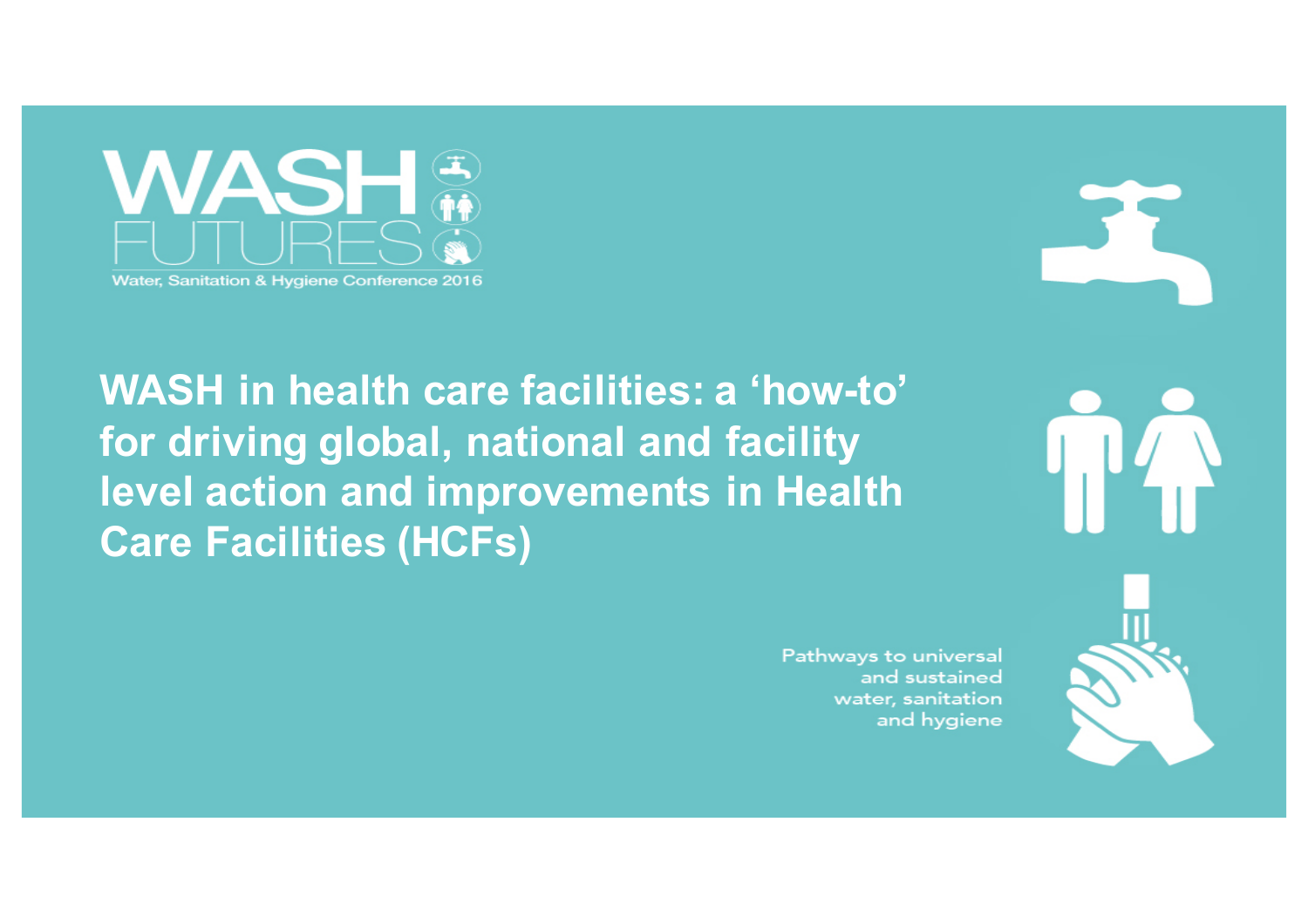

| <b>Session Time</b> | <b>Activities</b>                                                 |
|---------------------|-------------------------------------------------------------------|
| 9-10.30             | Introductions and overview of the day (15min)<br><b>Alison</b>    |
|                     | Introduce facilitators for the day                                |
|                     | Who is in the room?                                               |
|                     | Overview of the agenda                                            |
|                     |                                                                   |
|                     | Setting the scene                                                 |
|                     | <b>WASH in HCF quiz (30min)</b>                                   |
|                     | <b>Alison</b>                                                     |
|                     |                                                                   |
|                     |                                                                   |
|                     | <b>Global Action Plan Summary (15min)</b>                         |
|                     | <b>Bruce Gordon WHO</b>                                           |
|                     | Background, high level overview (key areas)                       |
|                     | Joint Action – strengths of health and WASH actors                |
|                     |                                                                   |
|                     | Review of the evidence (20min, presentation)                      |
|                     | <b>LSHTM-Erin Flynn</b>                                           |
|                     | What evidence do we have, explore burden of disease and also      |
|                     |                                                                   |
|                     | operational research, what does it mean, what do we still need to |
|                     | know                                                              |
|                     |                                                                   |
|                     |                                                                   |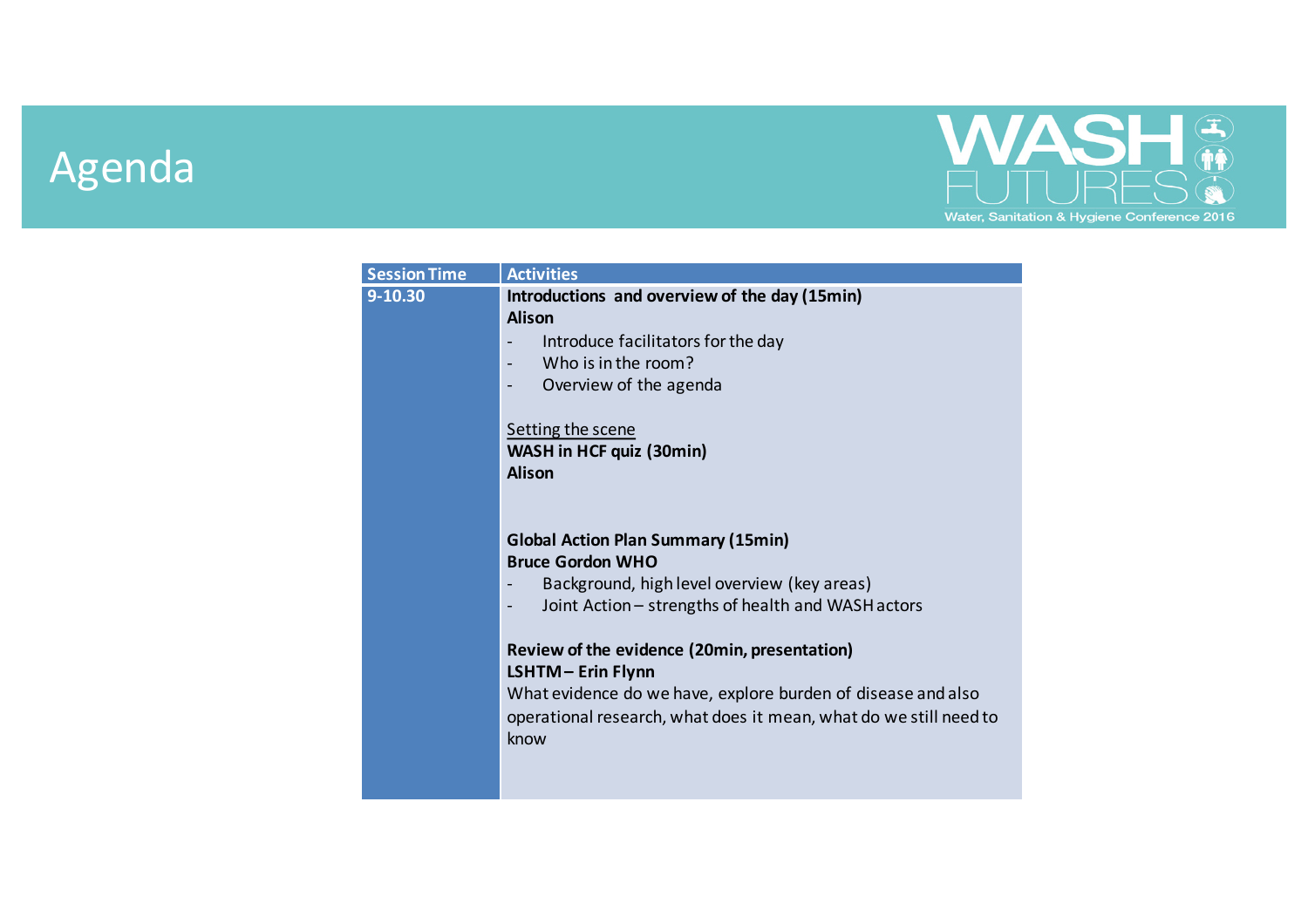

| 11-12.30 | Creating an enabling environment (WHO, SHARE and<br><b>WaterAid)</b><br>Why does WASH in HCF need to embedded within health<br>systems?<br>Alison (15min) |
|----------|-----------------------------------------------------------------------------------------------------------------------------------------------------------|
|          | Country Examples – Cambodia and Nepal (TBC) (40min)                                                                                                       |
|          | Cambodia - WaterAid and Emory (20min)                                                                                                                     |
|          | Nepal - WHO and Ministry of Health (20min)                                                                                                                |
|          | Report back (15min)                                                                                                                                       |
|          |                                                                                                                                                           |
|          | Tracking progress and measuring change (WHO and UNICEF)                                                                                                   |
|          | Monitoring - Presentation and sharing examples (10min)<br>UNICEF and WHO - Chander Badloe                                                                 |
|          | Country examples - Presentation(5mineach)<br>Fiji-UNICEF and WHO                                                                                          |
|          | Solomon Islands - (UNICEF, WaterAid, UNC)                                                                                                                 |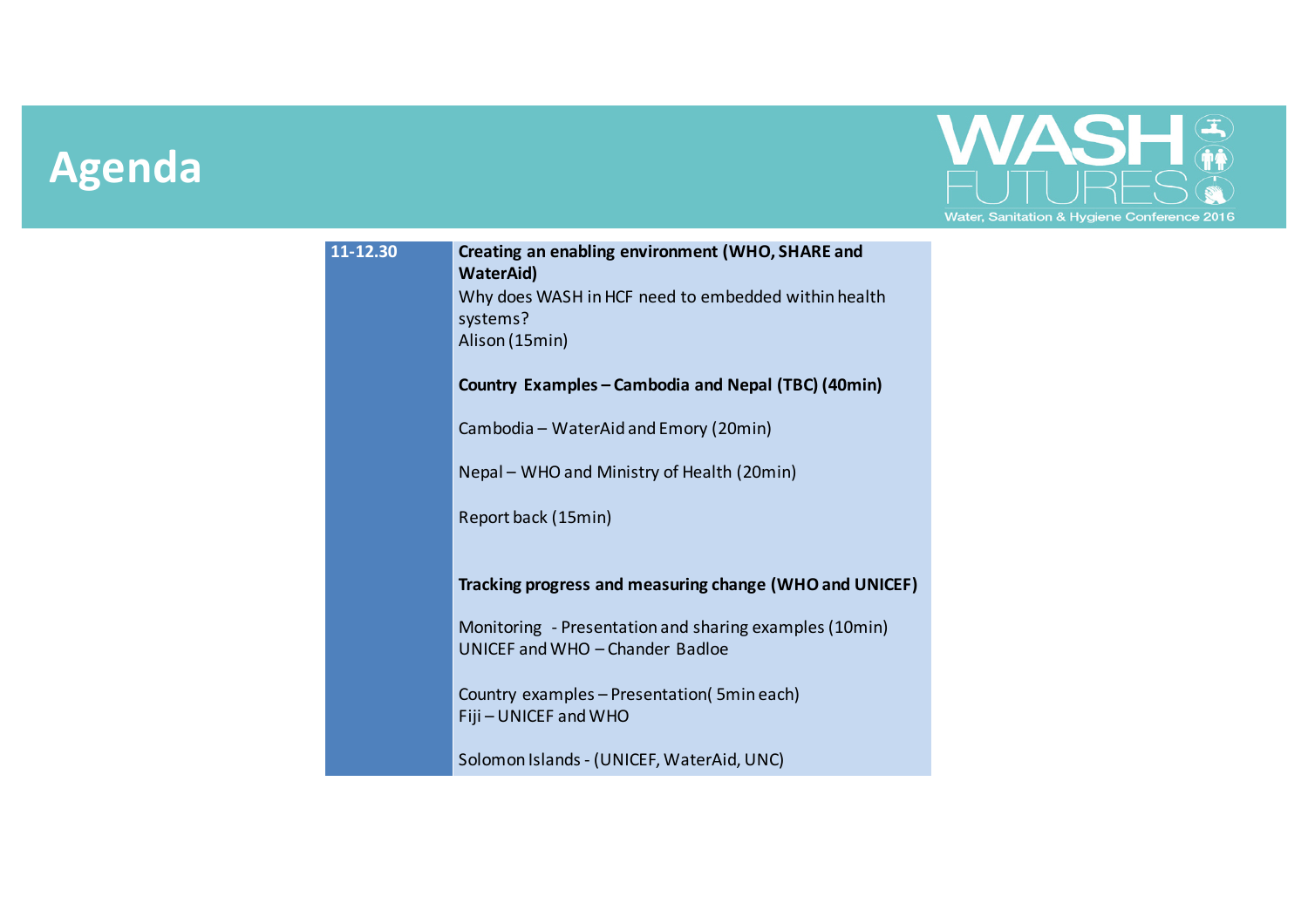

| 1.30-3.00 | How to make changes at the facility level (WHO, SHARE,<br><b>WaterAid, Emory)</b><br><b>TOOLS:</b><br>WASH FIT - WHO,<br>WASH and Clean - SHARE<br><b>Needs Assessment - Emory</b><br>Activity (40min work time, 20min feedback and discussion) |
|-----------|-------------------------------------------------------------------------------------------------------------------------------------------------------------------------------------------------------------------------------------------------|
|           | Visual walkthrough activity<br>Groups to work through a case study $-$ what would they<br>do, who would be needed, what tool would they use, how<br>would change get done<br>Tool examples - WASH FIT cut down walk through tool                |